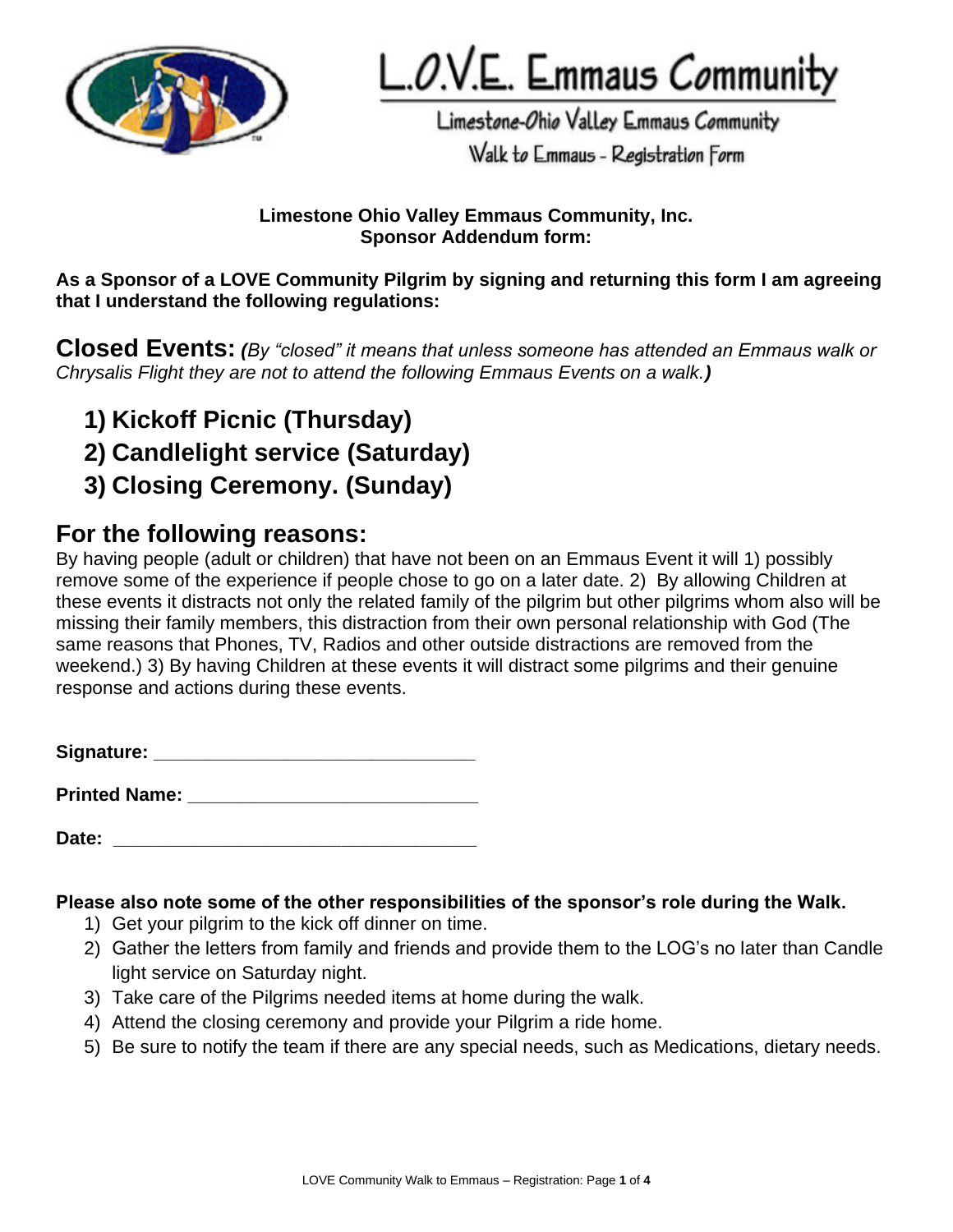

# L.O.V.E. Emmaus Community

Limestone-Ohio Valley Emmaus Community

Walk to Emmaus - Registration Form

Please complete the information below so we can meet your needs on the Walk to Emmaus weekend. All information will be kept confidential. UPON COMPLETION, PLEASE RETURN THIS FORM TO YOUR SPONSOR. Name \_\_\_\_\_\_\_\_\_\_\_\_\_\_\_\_\_\_\_\_\_\_\_\_\_\_\_\_\_\_\_\_\_\_\_\_\_\_\_\_\_\_\_ For Name Tag\_\_\_\_\_\_\_\_\_\_\_\_\_\_\_\_\_\_\_\_\_\_\_\_\_\_\_\_\_\_\_\_\_\_\_\_\_\_\_\_ Address \_\_\_\_\_\_\_\_\_\_\_\_\_\_\_\_\_\_\_\_\_\_\_\_\_\_\_\_\_\_\_\_\_\_\_\_\_\_\_\_\_\_\_\_\_\_\_\_\_\_\_\_\_\_\_\_\_ Circle One: Male - Female Age \_\_\_\_\_\_\_ City \_\_\_\_\_\_\_\_\_\_\_\_\_\_\_\_\_\_\_\_\_\_\_\_\_\_\_\_\_\_\_\_\_\_ State \_\_\_\_\_\_\_\_ Zip \_\_\_\_\_\_\_\_\_\_\_\_ Phone (\_\_\_\_\_\_\_)\_\_\_\_\_\_\_\_\_\_\_\_\_\_\_\_\_\_\_\_ Circle One: Married – Single – Divorced – Widowed - Separated E-mail address: Spouse's Name \_\_\_\_\_\_\_\_\_\_\_\_\_\_\_\_\_\_\_\_\_\_\_\_\_\_\_\_\_\_\_\_\_\_\_\_\_\_\_\_\_\_\_\_\_\_\_\_\_\_\_\_\_\_\_\_\_\_\_\_ Number of Children \_\_\_\_\_\_\_\_\_ Your occupation \_\_\_\_\_\_\_\_\_\_\_\_\_\_\_\_\_\_\_\_\_\_\_\_\_\_\_\_\_\_\_\_\_\_\_\_\_\_\_\_\_\_\_\_\_\_ Business Phone (\_\_\_\_\_\_\_)\_\_\_\_\_\_\_\_\_\_\_\_\_\_\_\_\_\_ Name of close friend other than your sponsor \_\_\_\_\_\_\_\_\_\_\_\_\_\_\_\_\_\_\_\_\_\_\_\_\_\_\_\_\_\_\_\_\_\_\_ Phone of close friend (\_\_\_\_\_\_)\_\_\_\_\_\_\_\_\_\_\_\_\_\_\_\_\_\_\_\_\_\_\_\_ Name and denomination of church you attend \_\_\_\_\_\_\_\_\_\_\_\_\_\_\_\_\_\_\_\_\_\_\_\_\_\_\_\_\_\_\_\_\_\_\_\_\_\_\_\_\_\_\_\_\_\_\_\_\_\_\_\_\_\_\_\_\_\_\_\_\_\_\_\_ Pastor's name \_\_\_\_\_\_\_\_\_\_\_\_\_\_\_\_\_\_\_\_\_\_\_\_\_\_\_\_\_\_\_\_\_\_\_\_\_\_ Address \_\_\_\_\_\_\_\_\_\_\_\_\_\_\_\_\_\_\_\_\_\_\_\_\_\_\_\_\_\_\_\_\_\_\_\_\_\_\_\_\_\_\_ Has the Walk to Emmaus been explained to you? \_\_\_\_\_\_\_\_\_\_\_\_\_\_\_\_\_\_\_\_\_\_\_\_\_\_\_\_\_\_\_\_\_\_ **IF NOT, ASK YOUR SPONSOR!** Has the opportunity for fellowship following the Walk been explained? (Share groups, Monthly gatherings) \_\_\_\_\_\_\_\_\_\_\_\_\_\_\_\_\_\_\_\_\_\_\_\_\_\_\_\_\_\_ Are you on a special diet?  $\qquad \qquad$  If yes, what type? Do you have a physical limitation or health problems that may affect your full participation on the weekend? If yes, please explain **Exercise Explain** and the set of the set of the set of the set of the set of the set of the set of the set of the set of the set of the set of the set of the set of the set of the set of the set of Do you smoke? \_\_\_\_\_ Do you have allergies to food or smoke? \_\_\_\_\_\_ *(NOTE: If yes, please list on medical form)* Do you take medications at specific times (other than 'with meals' and 'at bedtime')? \_\_\_\_\_\_\_\_ *(NOTE: If you have any medical condition or take medications that medical personnel would need to know in case of emergency please fill out the emergency medical form, seal it in an envelope with your name and give it to the registrar when you sign in. It will be returned unopened on Sunday, unless needed.)* State briefly why you want to be involved in the Walk to Emmaus? \_\_\_\_\_\_\_\_\_\_\_\_\_\_\_\_\_\_\_\_\_\_\_\_\_\_\_\_\_\_\_\_\_\_\_\_\_\_\_\_\_\_\_\_\_\_\_\_\_\_\_\_\_\_\_\_\_\_\_\_\_\_\_\_\_\_\_\_\_\_\_\_\_\_\_\_\_\_\_\_\_\_\_\_\_\_\_\_\_\_\_\_\_\_\_\_ \_\_\_\_\_\_\_\_\_\_\_\_\_\_\_\_\_\_\_\_\_\_\_\_\_\_\_\_\_\_\_\_\_\_\_\_\_\_\_\_\_\_\_\_\_\_\_\_\_\_\_\_\_\_\_\_\_\_\_\_\_\_\_\_\_\_\_\_\_\_\_\_\_\_\_\_\_\_\_\_\_\_\_\_\_\_\_\_\_\_\_\_\_\_\_\_ Signature \_\_\_\_\_\_\_\_\_\_\_\_\_\_\_\_\_\_\_\_\_\_\_\_\_\_\_\_\_\_\_\_\_\_\_\_\_\_\_\_\_\_\_\_\_\_\_\_\_ Date \_\_\_\_\_\_\_\_\_\_\_\_\_\_\_\_\_\_\_\_\_\_\_\_\_\_\_\_\_\_\_\_\_\_ **GIVE THIS FORM TO YOUR SPONSOR TO COMPLETE.** Following are the dates of upcoming Walks. The Walks will be held at Ruggles Campground near Tollesboro, KY. Select the date you would like to attend. **Men's Walk #33 May 12 – 15, 2022 Women's Walk #41: June 2 – 5, 2022 Men's Walk #34 September 8 – 11, 2022 Women's Walk #42: October 6 – 9, 2022 \*\*Note: The registrar must have this form completed before the pilgrim will be added to the walk list.**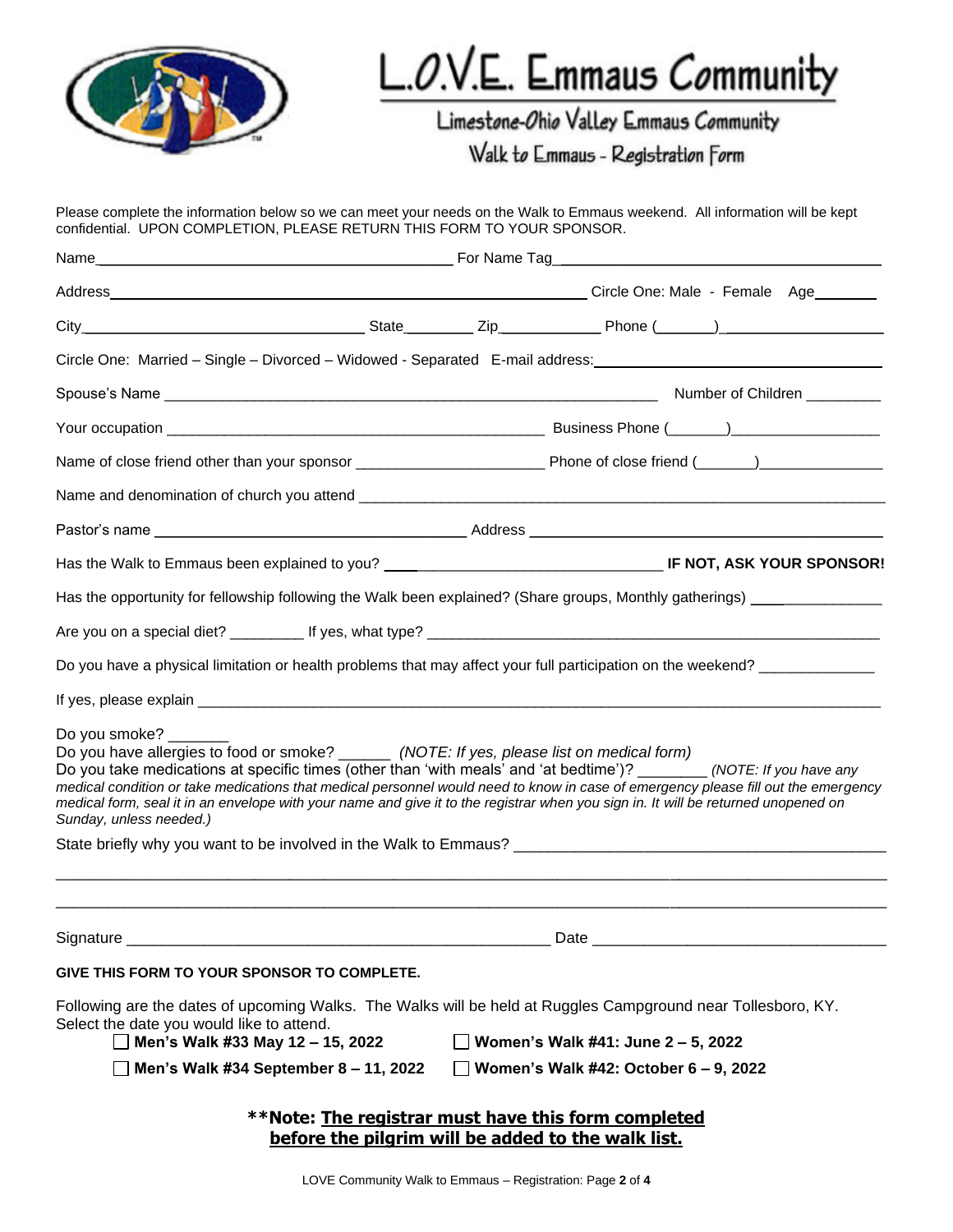

L.O.V.E. Emmaus Community

Limestone-Ohio Valley Emmaus Community

Walk to Emmaus - Registration Form

### **Limestone Ohio Valley Emmaus Community, Inc. Adult Emergency Medical Information Form**

Please complete and return with your application or turn it in during registration Thursday evening of the walk. Seal it in an envelope with your name on the front. This information will be kept confidential and returned to you on Sunday. This is recommended, in case of emergency while you are at Ruggles Campground.

\_\_\_\_\_\_\_\_\_\_\_\_\_\_\_\_\_\_\_\_\_\_\_\_\_\_\_\_\_\_\_\_\_\_\_\_\_\_\_\_\_\_\_\_\_\_\_\_\_\_\_\_\_\_\_\_\_\_\_\_\_\_\_\_\_\_\_\_\_\_\_\_\_\_\_\_\_\_\_\_

\_\_\_\_\_\_\_\_\_\_\_\_\_\_\_\_\_\_\_\_\_\_\_\_\_\_\_\_\_\_\_\_\_\_\_\_\_\_\_\_\_\_\_\_\_\_\_\_\_\_\_\_\_\_\_\_\_\_\_\_\_\_\_\_\_\_\_\_\_\_\_\_\_\_\_\_\_\_\_\_

\_\_\_\_\_\_\_\_\_\_\_\_\_\_\_\_\_\_\_\_\_\_\_\_\_\_\_\_\_\_\_\_\_\_\_\_\_\_\_\_\_\_\_\_\_\_\_\_\_\_\_\_\_\_\_\_\_\_\_\_\_\_\_\_\_\_\_\_\_\_\_\_\_\_\_\_\_\_\_\_

\_\_\_\_\_\_\_\_\_\_\_\_\_\_\_\_\_\_\_\_\_\_\_\_\_\_\_\_\_\_\_\_\_\_\_\_\_\_\_\_\_\_\_\_\_\_\_\_\_\_\_\_\_\_\_\_\_\_\_\_\_\_\_\_\_\_\_\_\_\_\_\_\_\_\_\_\_\_\_\_

\_\_\_\_\_\_\_\_\_\_\_\_\_\_\_\_\_\_\_\_\_\_\_\_\_\_\_\_\_\_\_\_\_\_\_\_\_\_\_\_\_\_\_\_\_\_\_\_\_\_\_\_\_\_\_\_\_\_\_\_\_\_\_\_\_\_\_\_\_\_\_\_\_\_\_\_\_\_\_\_

\_\_\_\_\_\_\_\_\_\_\_\_\_\_\_\_\_\_\_\_\_\_\_\_\_\_\_\_\_\_\_\_\_\_\_\_\_\_\_\_\_\_\_\_\_\_\_\_\_\_\_\_\_\_\_\_\_\_\_\_\_\_\_\_\_\_\_\_\_\_\_\_\_\_\_\_\_\_\_\_

 $Name$ 

Emergency Contacts (relationship) and Phone Numbers

Please list all medications (or attach a list):

If you take medications at specific times (other than 'with meals' and 'at bedtime'), please give instructions here and inform the registrar when you arrive. You will keep your meds with you. We will make sure you are aware when it is time to take your medication.

Please list any medical conditions we need to be aware of, along with instructions for assisting you if you should have a medical emergency.

\_\_\_\_\_\_\_\_\_\_\_\_\_\_\_\_\_\_\_\_\_\_\_\_\_\_\_\_\_\_\_\_\_\_\_\_\_\_\_\_\_\_\_\_\_\_\_\_\_\_\_\_\_\_\_\_\_\_\_\_\_\_\_\_\_\_\_\_\_\_\_\_\_\_\_\_\_\_\_\_

\_\_\_\_\_\_\_\_\_\_\_\_\_\_\_\_\_\_\_\_\_\_\_\_\_\_\_\_\_\_\_\_\_\_\_\_\_\_\_\_\_\_\_\_\_\_\_\_\_\_\_\_\_\_\_\_\_\_\_\_\_\_\_\_\_\_\_\_\_\_\_\_\_\_\_\_\_\_\_\_

\_\_\_\_\_\_\_\_\_\_\_\_\_\_\_\_\_\_\_\_\_\_\_\_\_\_\_\_\_\_\_\_\_\_\_\_\_\_\_\_\_\_\_\_\_\_\_\_\_\_\_\_\_\_\_\_\_\_\_\_\_\_\_\_\_\_\_\_\_\_\_\_\_\_\_\_\_\_\_\_

\_\_\_\_\_\_\_\_\_\_\_\_\_\_\_\_\_\_\_\_\_\_\_\_\_\_\_\_\_\_\_\_\_\_\_\_\_\_\_\_\_\_\_\_\_\_\_\_\_\_\_\_\_\_\_\_\_\_\_\_\_\_\_\_\_\_\_\_\_\_\_\_\_\_\_\_\_\_\_\_

\_\_\_\_\_\_\_\_\_\_\_\_\_\_\_\_\_\_\_\_\_\_\_\_\_\_\_\_\_\_\_\_\_\_\_\_\_\_\_\_\_\_\_\_\_\_\_\_\_\_\_\_\_\_\_\_\_\_\_\_\_\_\_\_\_\_\_\_\_\_\_\_\_\_\_\_\_\_\_\_

\_\_\_\_\_\_\_\_\_\_\_\_\_\_\_\_\_\_\_\_\_\_\_\_\_\_\_\_\_\_\_\_\_\_\_\_\_\_\_\_\_\_\_\_\_\_\_\_\_\_\_\_\_\_\_\_\_\_\_\_\_\_\_\_\_\_\_\_\_\_\_\_\_\_\_\_\_\_\_\_

\_\_\_\_\_\_\_\_\_\_\_\_\_\_\_\_\_\_\_\_\_\_\_\_\_\_\_\_\_\_\_\_\_\_\_\_\_\_\_\_\_\_\_\_\_\_\_\_\_\_\_\_\_\_\_\_\_\_\_\_\_\_\_\_\_\_\_\_\_\_\_\_\_\_\_\_\_\_\_\_

Please list all allergies, including foods